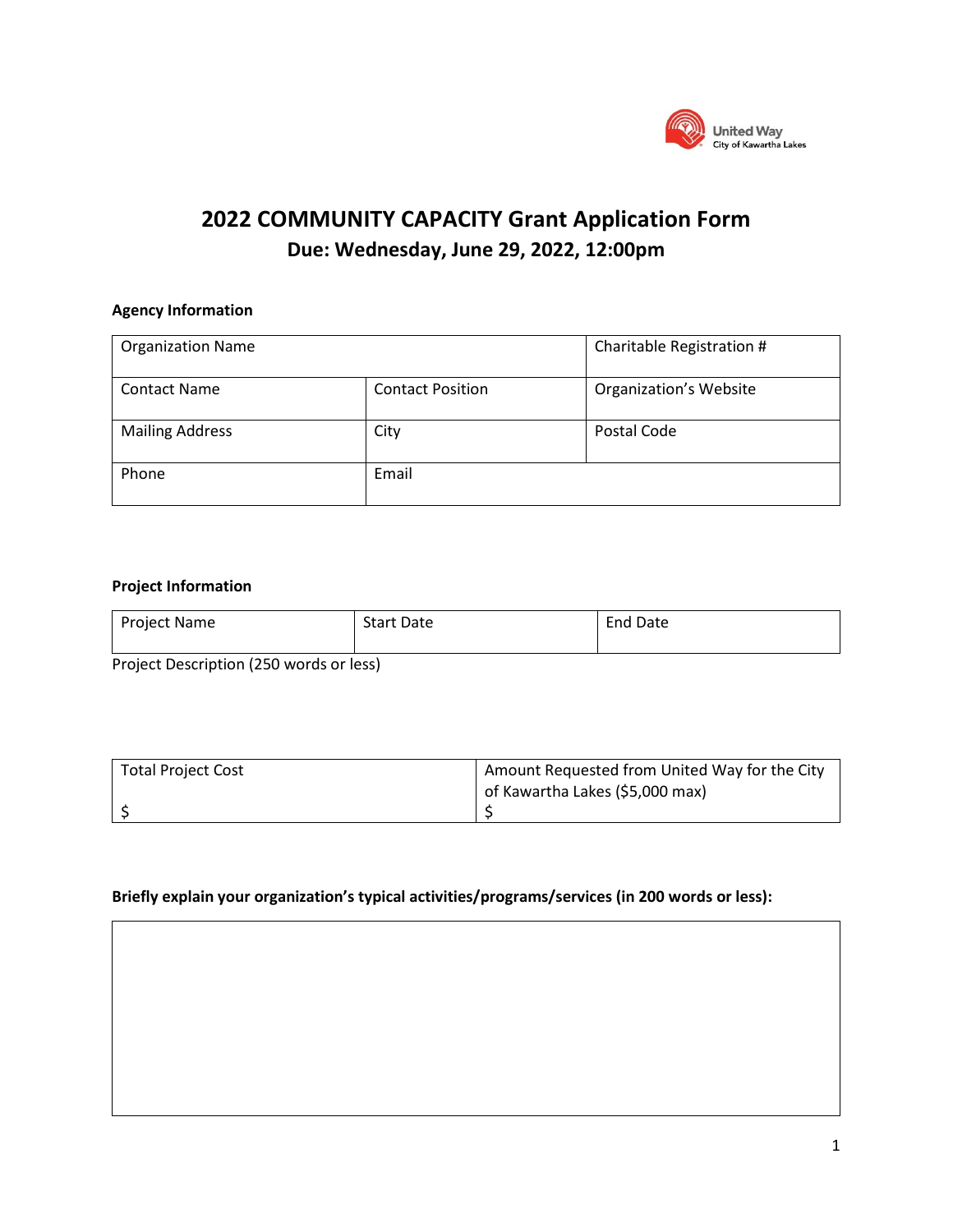

# **Projected budget for project. (Please attach separate page with budget if necessary).**

| <b>Itemized Expense</b><br><b>Description</b> | <b>Total</b><br><b>Expense</b> | Organization<br><b>Share</b> | Other<br><b>Funding</b><br>Source /In<br>Kind | <b>Funding</b><br><b>Confirmed</b> | Amount<br>Requested |
|-----------------------------------------------|--------------------------------|------------------------------|-----------------------------------------------|------------------------------------|---------------------|
| Example for eligible<br>expense               | \$500                          | \$200                        | \$50                                          | Yes                                | \$250               |
|                                               |                                |                              |                                               |                                    |                     |
|                                               |                                |                              |                                               |                                    |                     |
|                                               |                                |                              |                                               |                                    |                     |
|                                               |                                |                              |                                               |                                    |                     |
|                                               |                                |                              |                                               |                                    |                     |
| <b>Totals</b>                                 |                                |                              |                                               |                                    |                     |

Does your organization have reserves? Yes  $\nabla$ No

Value of Restricted reserves: \$

Value of Unrestricted reserves: \$

# **Organization's Mission Statement:**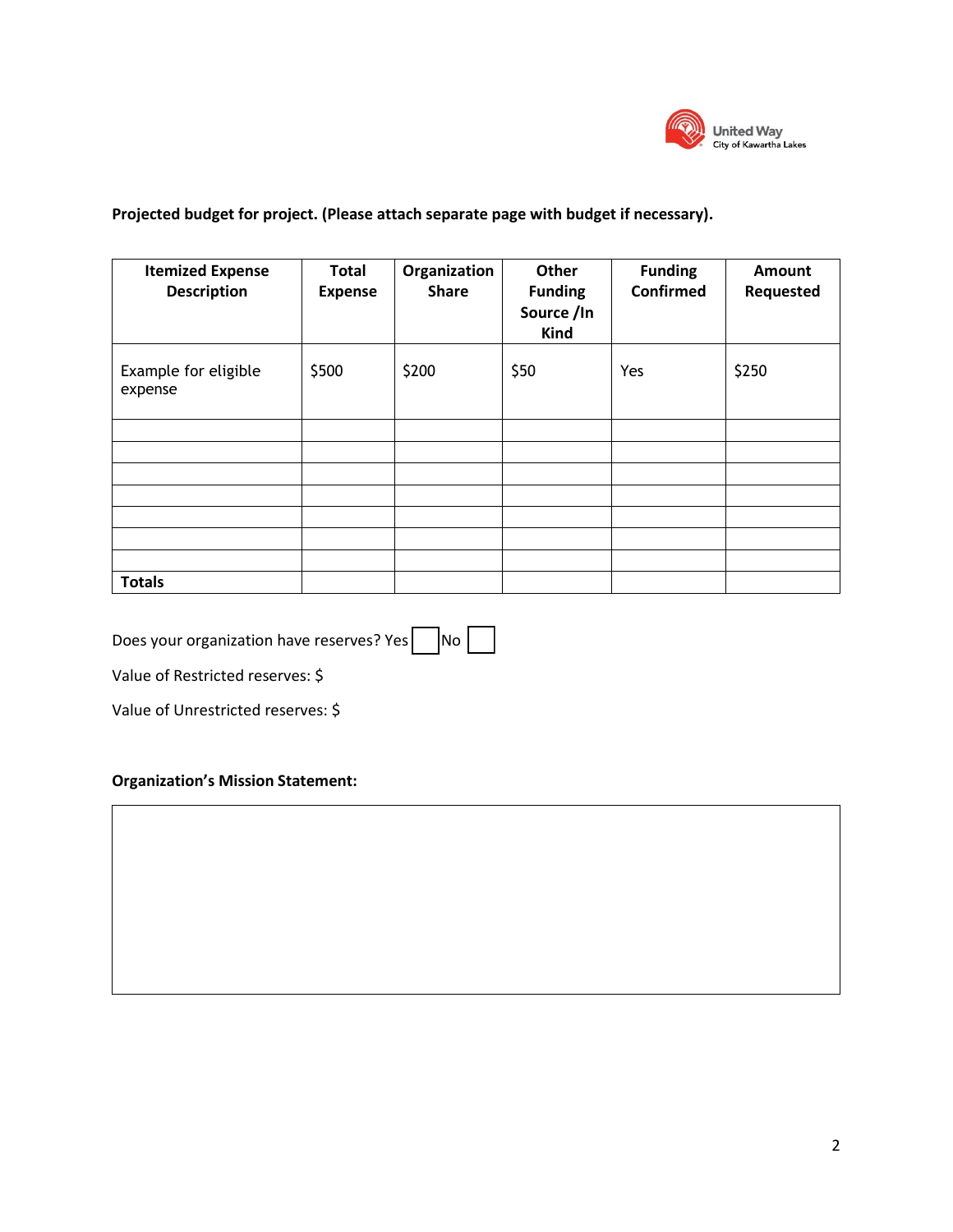

## **Strategic Focus Area**

Please select one pillar you feel best fits the funding request.

| Helping Kids Be All That They Can Be: Guiding children and youth down a healthy path as they<br>grow and transition successfully to adulthood.                                      |  |
|-------------------------------------------------------------------------------------------------------------------------------------------------------------------------------------|--|
| Moving People From Poverty to Possibility: Increasing stability through housing support, food<br>security, and training for employment.                                             |  |
| Building Strong Communities: Improving opportunities for people to access local resources,<br>programs, and services that empower them to be part of a caring, inclusive community. |  |

Please select which sections of poverty reduction that your program addresses.

| <b>Food Security</b>           |  |
|--------------------------------|--|
| Transportation                 |  |
| Housing                        |  |
| Children and Youth             |  |
| <b>Employment and Training</b> |  |

Briefly explain how this request addresses the previously identified areas: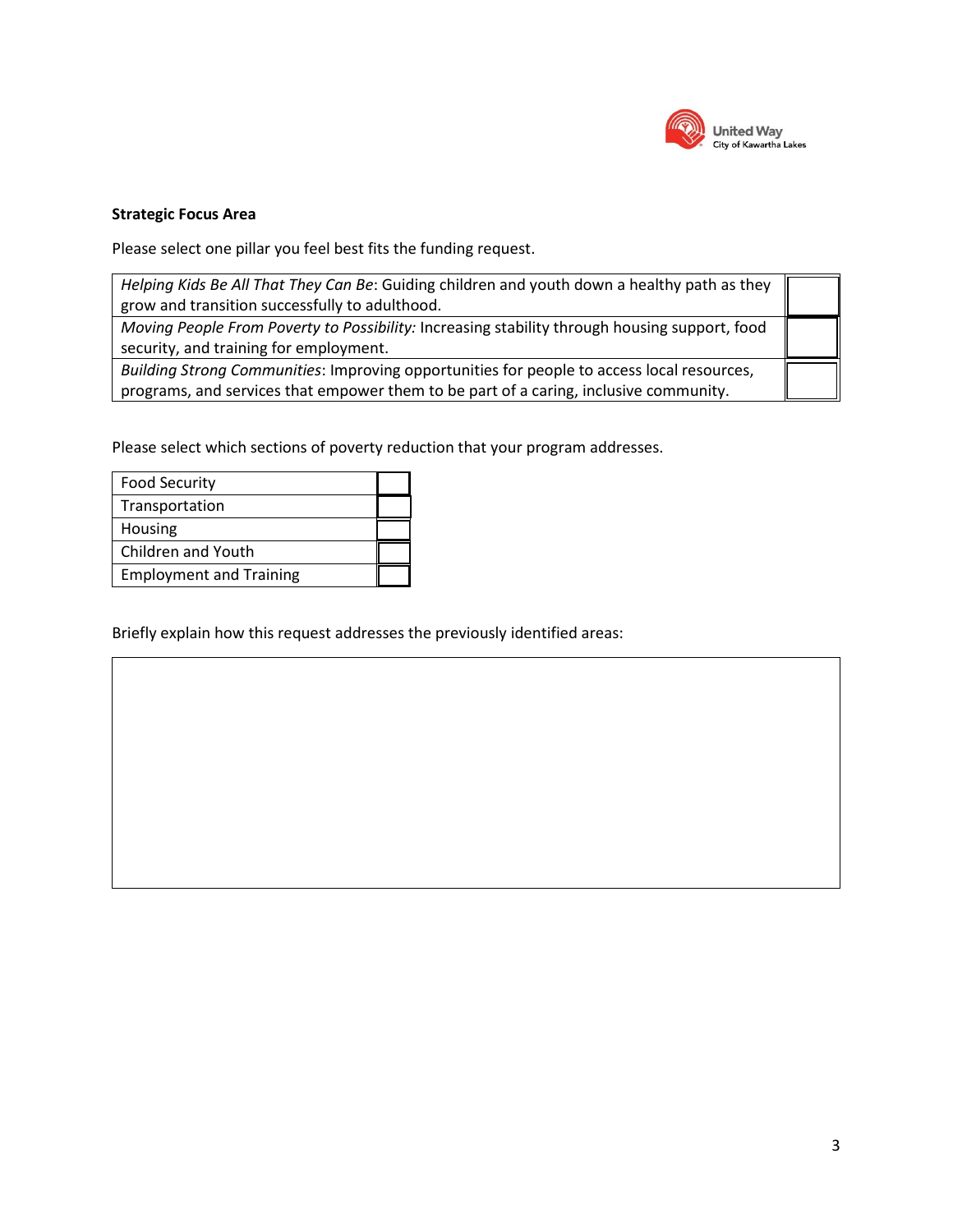

How has the COVID19 pandemic affected your organization and will funding address any new or renewed approaches to programming:

### **Intended Goals and Outcomes**

Building on the project description on page 1, please explain the goals and projected outcomes in more detail. Goals lead to outcomes. Please list below.

| Goal(s)                | Projected Outcome(s)                       |
|------------------------|--------------------------------------------|
| ex: financial literacy | ex: increased awareness of basic financial |
|                        | management practices                       |
|                        |                                            |
|                        |                                            |
|                        |                                            |
|                        |                                            |
|                        |                                            |
|                        |                                            |
|                        |                                            |
|                        |                                            |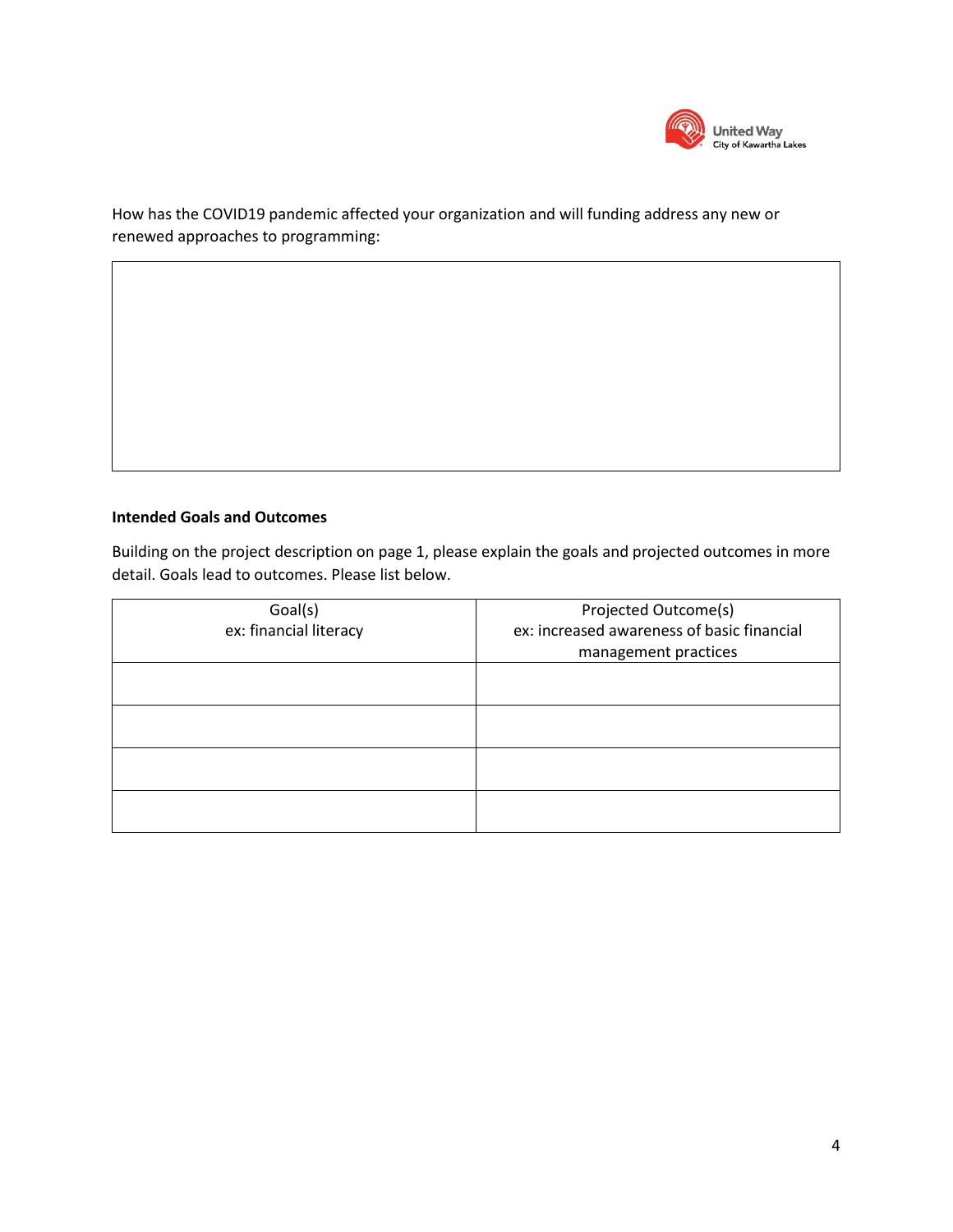

#### **Impact**

Please tell us who will be served by this program/service? Who is your target population? (Include projected number of lives impacted).

| Do you have a waiting list for services? Yes $\Box$ No $\Box$ |  |  |  |  |
|---------------------------------------------------------------|--|--|--|--|
|---------------------------------------------------------------|--|--|--|--|

#### **Collaboration**

Is this program/service part of a collaboration with other partners? If yes, please list all confirmed partners and include a brief description of their role. (How is the partner contributing to the initiative?)

What is your plan if this United Way funding is not available? We expect competition to be vigorous and not all agency requests will be filled.